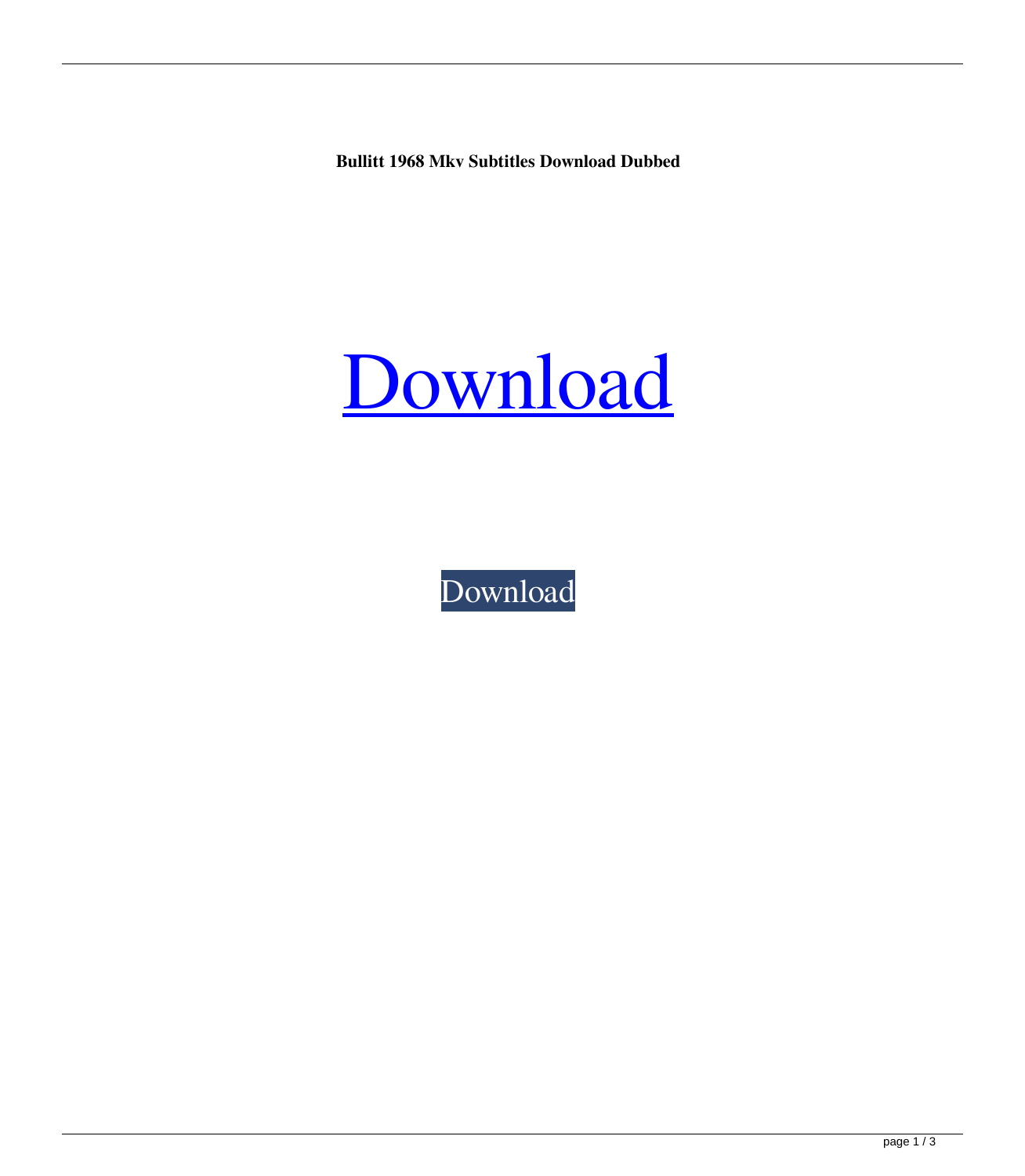. For example, the following works: ①/root/.local/bin/ffplay -i /home/ruuning/Videos/Bullitt 1968 1080p Bluray x264 Dual Dublado mkv/Bullitt 1968 1080p Bluray x264 Dual Dublado mkv.avi ②/home/ruuning/.local/bin/ffplay -i /home/ruuning/Videos/Bullitt 1968 1080p Bluray x264 Dual Dublado mkv/Bullitt 1968 1080p Bluray x264 Dual Dublado mkv.avi ③/home/ruuning/.local/bin/ffplay -i /home/ruuning/Videos/Bullitt 1968 1080p Bluray x264 Dual Dublado mkv/Bullitt 1968 1080p Bluray x264 Dual Dublado mkv.avi . but this one fails: ④/home/ruuning/.local/bin/ffplay -i /home/ruuning/Videos/Bullitt 1968 1080p Bluray x264 Dual Dublado mkv/Bullitt 1968 1080p Bluray x264 Dual Dublado mkv.avi ⑤/home/ruuning/.local/bin/ffplay -i /home/ruuning/Videos/Bullitt 1968 1080p Bluray x264 Dual Dublado mkv/Bullitt 1968 1080p Bluray x264 Dual Dublado mkv.avi ⑥/home/ruuning/.local/bin/ffplay -i /home/ruuning/Videos/Bullitt 1968 1080p Bluray x264 Dual Dublado mkv/Bullitt 1968 1080p Bluray x264 Dual Dublado mkv.avi ①②③④⑤⑥ are the same folder ①, not the same file. I tried this: @test\_out=(\$(ffplay -i /home/ruuning/Videos/Bullitt 1968 1080p Bluray x264 Dual Dublado mkv/Bullitt 1968 1080p Bluray x264 Dual Dublado mkv.avi)); printf '%q ' "\${test\_out[@]}" which printed:  $\mathcal{D}$   $\blacklozenge$